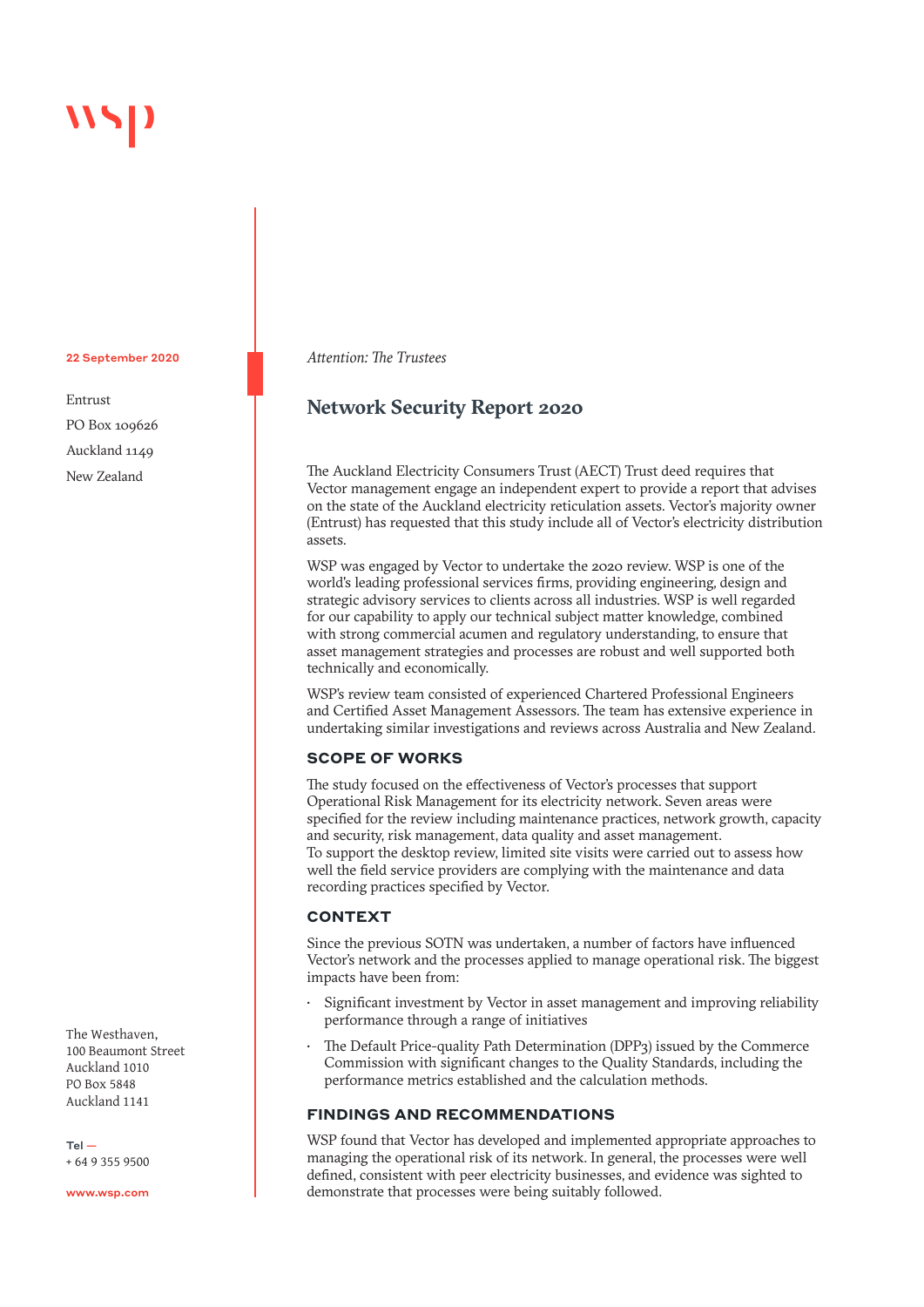*The following paragraphs provide an overview of our findings in each of the areas:*

#### a/ Maintenance

Vector operates a rolling 10-year maintenance programme that consists of preventative, corrective and reactive maintenance. The corrective maintenance strategy applies risk-based prioritisation to schedule defect remediation activities. Other planned work is completed concurrently so that multiple defects can be addressed during a single outage, thereby reducing network interruptions. Evidence indicates the total number of high priority defects has been decreasing and the average duration of outages has decreased, demonstrating management of network risk.

Vector has improved its approach to reactive maintenance through the implementation of a new contractual arrangement with the field service providers that includes an incentive scheme aimed at minimising the time taken to restore supply following a fault.

WSP considers that the approach to maintenance is sound, in-line with industry practices and the budgeting for these maintenance activities is appropriate.

#### b/ Upgrades

Vector has implemented a sound governance process to manage capital investment. The process is incorporated in the SAP workflow system which provides traceability and is consistent with gateway processes and approval practices at peer electricity businesses. Capital Expenditure Justification (CEJ) documents are the artefacts developed to demonstrate prudency and efficiency of expenditure.

WSP found that the current governance process is consistent with peer electricity businesses and is enabling appropriate capital works to be identified, developed and delivered. However, the process could be improved by producing a full CEJ for all projects that are planned for implementation during the first year of the AMP planning horizon prior to the AMP being published. WSP also found that the CEJ could be improved by strengthening the demonstration of business value.

WSP considers that Vector has implemented an appropriate investment decision making process that includes consideration of network risk when prioritising projects, and that the investments identified appears appropriate for the current state of the network.

#### c/ Investment and planning for the future

Vector has applied scenario modelling to gain a clearer understanding of future electricity demand. The modelling explores three different scenarios, named Rock, Pop and Symphony, that are based on three plausible trends in the uptake of technology to 2050. Symphony was the scenario considered most likely and has been adopted as the base case in planning. WSP found that this was a sound process.

Vector has demonstrated that it is advanced in its transition to a modern customer centric business model through its development and monitoring of customer experience key performance indicators, and using these to plan and implement customer experience improvement initiatives.

#### d/ Capacity and Security

Vector has a sound approach to modelling its 30-year demand forecast and identifying constraints at zone substations. The approach uses three separate models which were found to be functioning correctly and producing appropriate outputs. Security of Supply Standards, which are consistent with the standards set by peer EDBs in New Zealand, were correctly applied.

Physical security is maintained by Vector through well documented processes and standards. Contingency plans have been established for all zone substations as well as for specific critical customers. An Emergency Response Plan, which identifies interactions with government systems and requirements, and defines the escalation process from incident to emergency and then to crisis, has been established.

The Information Security Policy sets the requirements for the security of Vector's information systems including specifications for new assets and operation of the network. Cyber security of the SCADA and corporate networks is monitored on a 24/7 basis through the Security Operations Centre (SOC) and penetration testing exercises are also undertaken to identify weaknesses.

WSP considers that the processes applied to capacity and security are aligned with peer electricity businesses, enable identification and mitigation of risk, and are resulting in appropriate investment on the network.